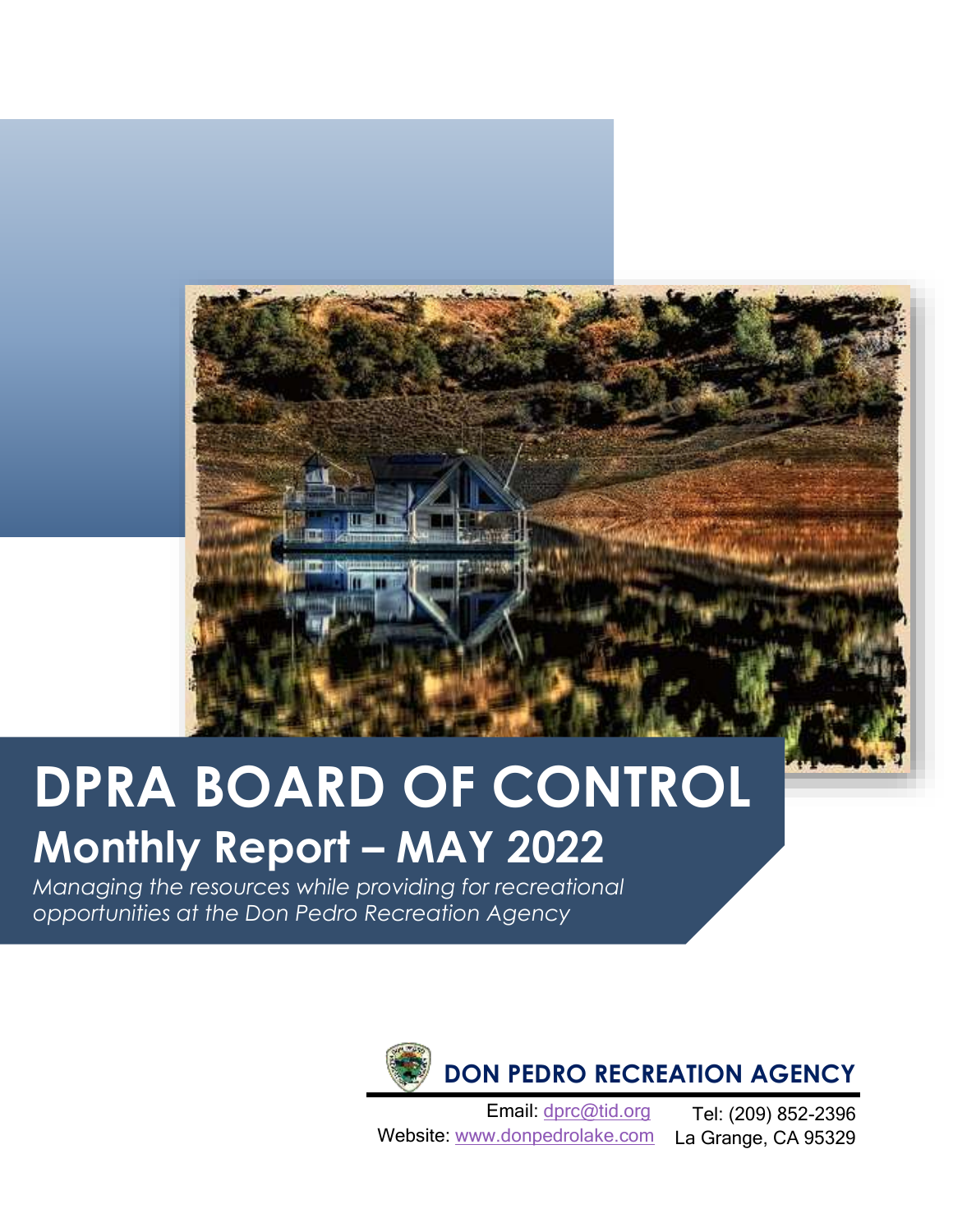## **FISCAL REPORT – FEBRUARY 2022**

#### **Revenue**

Actual revenue for the month of February 2022 was at \$228,928 compared to the month of February 2021, which was \$216,526.

| <b>Revenue for February 2022</b>                                 | \$228,928 |
|------------------------------------------------------------------|-----------|
| Actual Revenue for February 2022 (with Sponsor Contributions)    | \$376,208 |
| Projected Revenue for February 2022 (with Sponsor Contributions) | \$364,072 |
| <b>Expenses</b>                                                  |           |
|                                                                  |           |
| <b>Projected Operation Expense for February 2022</b>             | \$309,976 |
| Operation Expense for the Month of February 2022                 | \$263,863 |
| <b>Year-to-Date Actuals</b>                                      |           |
| <b>Actual Revenue</b>                                            | \$552,774 |
| <b>Operation Expense</b>                                         | \$538,029 |
| Actual Revenue (with Sponsor Contributions)                      | \$890,071 |
| <b>Capital Expenses</b>                                          |           |
| <b>February 2022 DPRA Actual Capital</b>                         | \$27,112  |
| 2022 DPRA Actual Capital                                         | \$37,569  |
|                                                                  |           |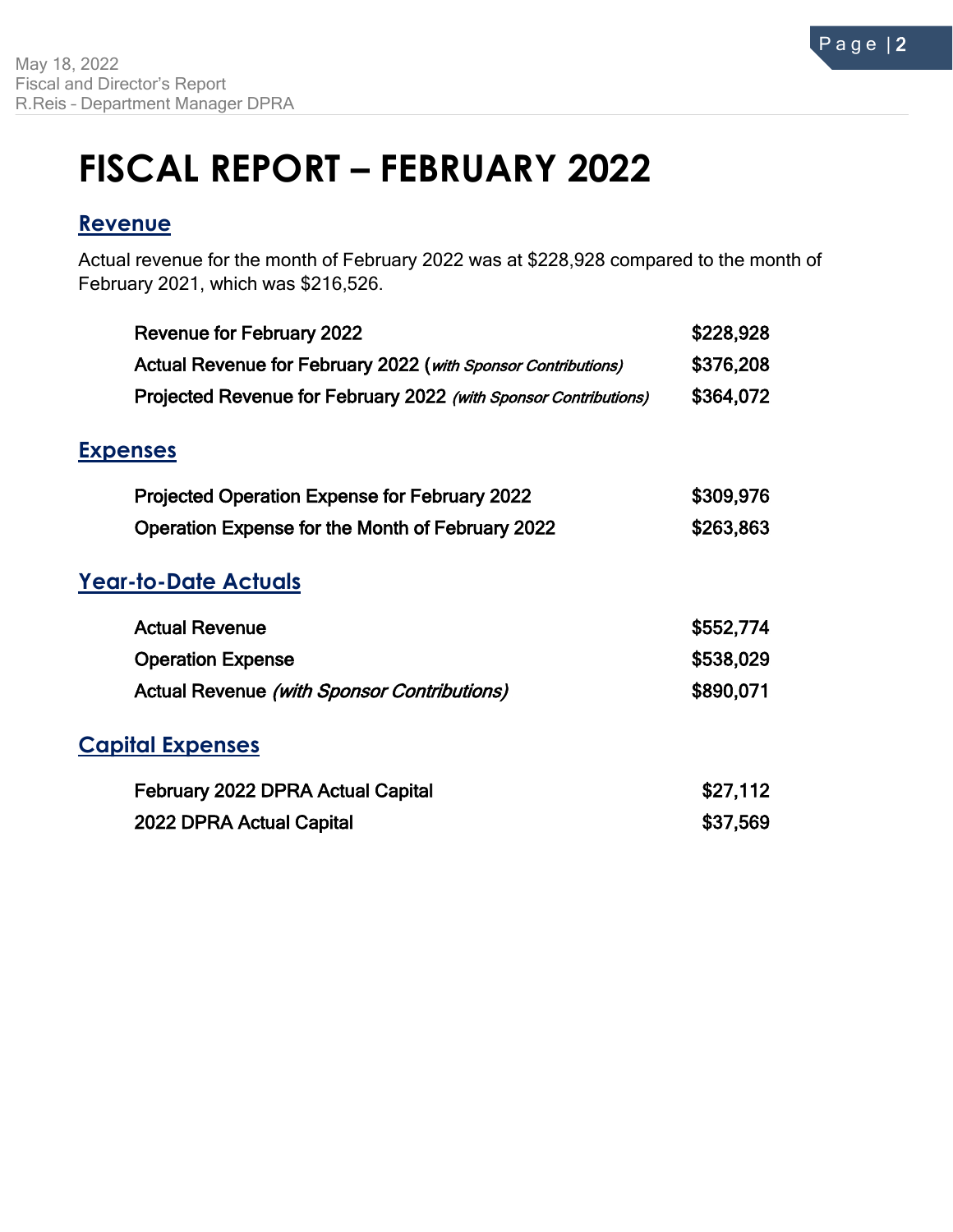## **DIRECTOR'S REPORT**

### **Campsite Reservations**

• 1,193 new campsite reservations were made in April 2022, compared to 1,855 for April 2021.

#### **RESERVATIONS** April 2022 April 2021 500 1,000 1,500 2,000 **M** April 2021 **M** April 2022

#### **Administration**

- Recruitment and Staffing
	- o Ranger I Testing is in progress. Field day commenced on Tuesday, May 17.
	- o Seasonal Staff
		- 24 staff hired/23 currently working
			- 1 voluntary termination
		- 5 not started/going through the hiring process:
			- 2 pending start dates 06/01/2022
			- 2 pending background check
			- 1 offered position, need to submit paperwork to initiate background process

#### **Operations**

- Campground & Maintenance
	- Preparation for the holiday weekend and summer season
		- **Training and scheduling of seasonal staff**
	- o Fleming Point Vista Trail and Wilderness Area
		- May 1, 2022, DPRA announced the opening
		- **IF Includes an approximate 2 mile hike to a vista point overlooking the Don** Pedro Reservoir
		- Multi-use trail with a wide lane to support groups, various activities
		- **Fees to utilize this new trail are included in the price of day use**
		- May 13, 2022, DPRA hosted staff from Visit Tuolumne County and Visit Oakdale (Visitor Bureaus) for a walking tour of the new trail
		- Visit Tuolumne County intends to run a social media campaign highlighting this as part of their weekly "Wander Wednesday" campaign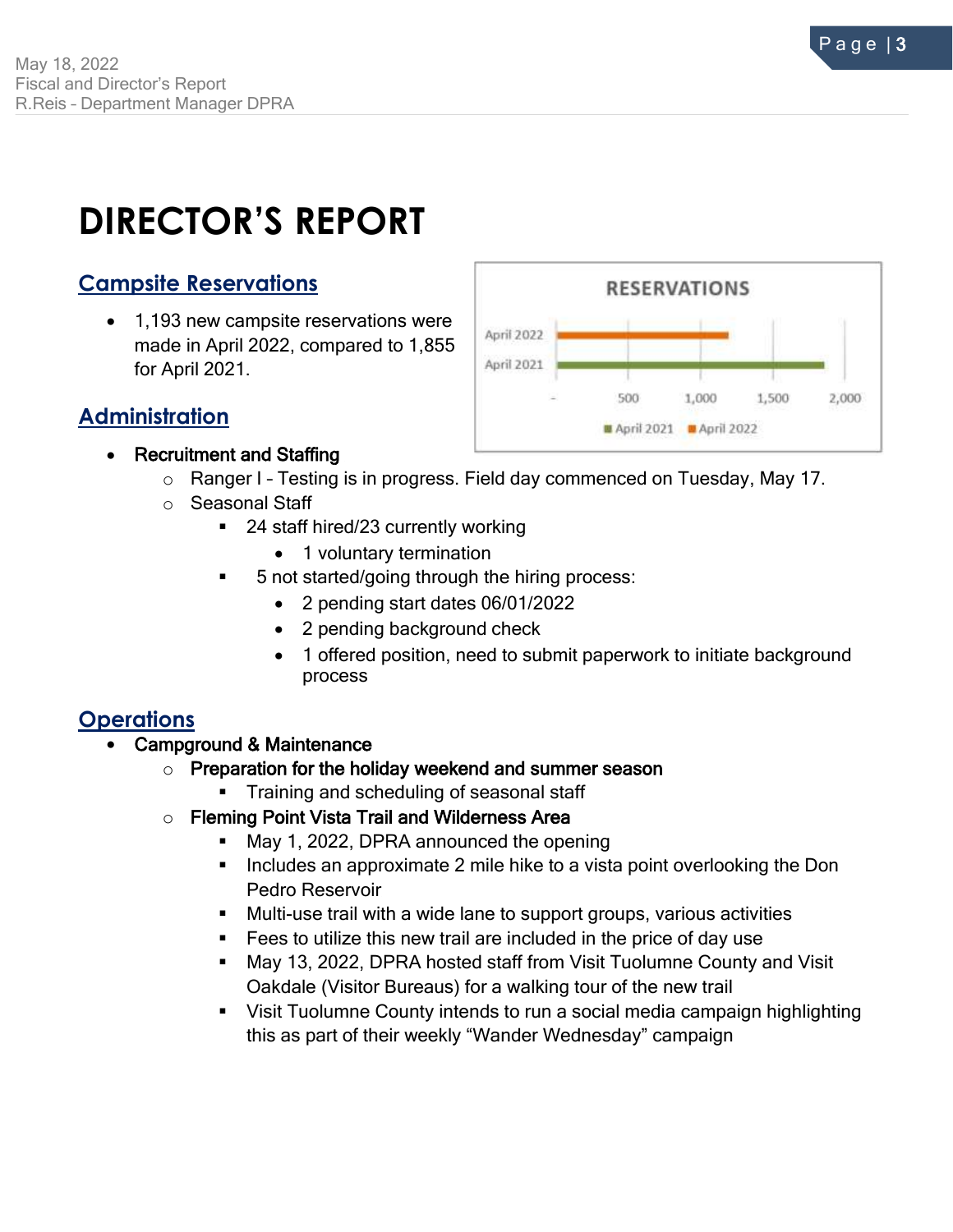### **Capital Projects**

- COMPLETED:
	- o Agency Boat Picked up and now located at DPRA
	- $\circ$  Replace Flail Mowers New mowers purchased and currently in use
- PENDING:
	- $\circ$  Bonds Flat Left Turn Lane Traffic study completed; pending report to determine next steps.
	- o Pac-Man Motor Replacement Working on RFB
	- $\circ$  Pac-Man Trailer Replacement Delayed due to supply chain issues
	- o Work Barge Motor Replacement Working on RFB
	- $\circ$  Cable Spooling Machine Request for quotes has been submitted
	- o Generator Ordered; expected delivery in May
	- o Fleming Water Plant Refurb Bids were due April 22, 2022 No bids received
	- o Blue Oaks Water Plant Refurb Bids were due April 22, 2022 No bids received
	- o Fish Cleaning Station Upgrades Purchase order generated; awaiting delivery
	- $\circ$  Roadwork To be completed in fall
	- $\circ$  Vehicles Pending due to Supply chain issues
	- $\circ$  DPRA Housing Improvements Awaiting quotes for plumbing work
	- o DPRA Capital Improvement Plan Bid awarded and field visit completed. Reports pending

#### **Dog Revenue**

To-date, 56 Annual Dog Permits have been sold and 466 Daily Dog passes have been purchased. Revenue to-date is \$10,260.

| <b>Product</b>            | Revenue  | <b>Total Sold</b> |
|---------------------------|----------|-------------------|
| <b>Annual Permit Dogs</b> | \$5,600  | 56                |
| Day Use Dogs              | \$4,660  | 466               |
| <b>Total</b>              | \$10,260 | 522               |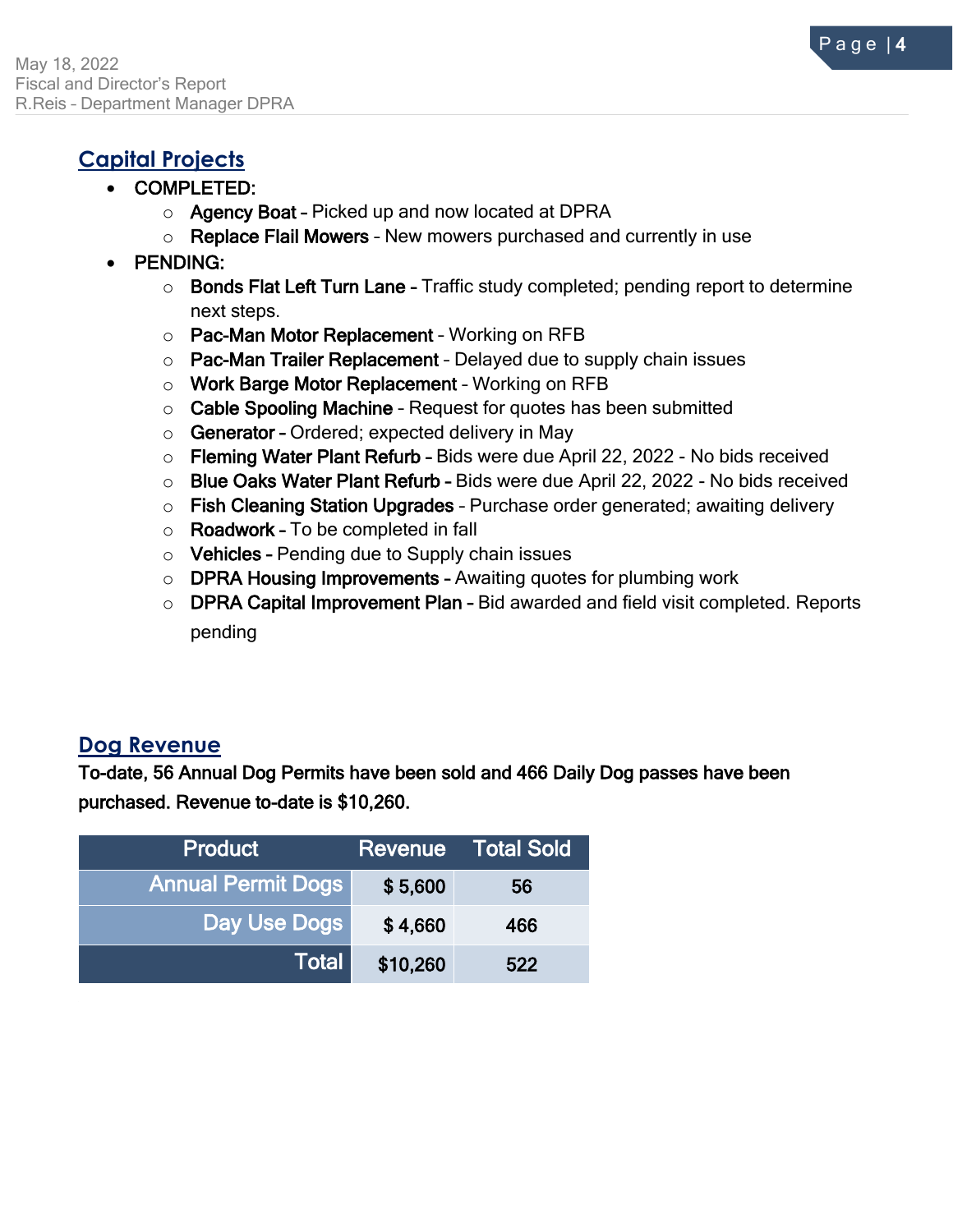#### Page | 5

## **Don Pedro Recreation Area**

**Revenue Tracking and Comparison.** 

For the period ending, February - 2022

|                            | February - 2022 | February - 2021 | <b>Current YTD -</b><br>02/28/2022 | <b>Prior YTD -</b><br>02/28/2021 |
|----------------------------|-----------------|-----------------|------------------------------------|----------------------------------|
| Day Use Vehicle            | 14,308          | 14,085          | 23,932                             | 28,851                           |
| <b>Group Day Use</b>       | 320             |                 | 320                                |                                  |
| Day Use Boat               | 6,384           | 7,847           | 10,092                             | 17,881                           |
| Veteran Veh.               | 80              | 88              | 120                                | 96                               |
| <b>Veteran Boat</b>        | 24              | 16              | 56                                 | 24                               |
| Day Use PWC                |                 | 10              |                                    | 10                               |
| Ann. Vehicle Pmt.          | 27,850          | 20,264          | 72,737                             | 55,253                           |
| Ann. Vessel Pmt.           | 22,495          | 15,140          | 69,426                             | 46,226                           |
| Ann. Sleep Cap.            | 1,008           | 270             | 4,536                              | 4,050                            |
| Ann. PWC Pmt.              | 1,800           | 2,340           | 9,840                              | 7,200                            |
| <b>RV Hook-up Site</b>     | 71,813          | 86,338          | 145,994                            | 162,501                          |
| <b>Tent Campsite</b>       | 31,277          | 32,351          | 58,418                             | 60,729                           |
| <b>Lakeshore Camp</b>      | 60              | 240             | 120                                | 520                              |
| <b>Reservation Fees</b>    | 7,736           | 9,876           | 14,650                             | 17,623                           |
| <b>Houseboat Fees</b>      | 15,690          | 15,480          | 112,767                            | 86,270                           |
| Concessionaire             | 13,108          | 11,027          | 13,108                             | 11,027                           |
| <b>LDPM</b>                |                 |                 |                                    |                                  |
| <b>MPM</b>                 |                 |                 |                                    |                                  |
| <b>Misc. Revenues</b>      |                 |                 |                                    |                                  |
| <b>Interest</b>            | 255             | 301             | 541                                | 651                              |
| <b>Recycling</b>           |                 |                 |                                    |                                  |
| <b>Other Rev</b>           | 1,503           | 852             | 2,900                              | 1,443                            |
| <b>Utilities</b>           | 3,048           |                 | 3,048                              | 2,647                            |
| <b>Blue Oak Grant Rev.</b> | 10,169          |                 | 10,169                             |                                  |
| <b>DPRA Fire Income</b>    |                 |                 |                                    |                                  |
| WiFi                       |                 |                 |                                    |                                  |
| <b>TOTAL</b>               | \$228,928       | \$216,526       | \$552,774                          | \$503,003                        |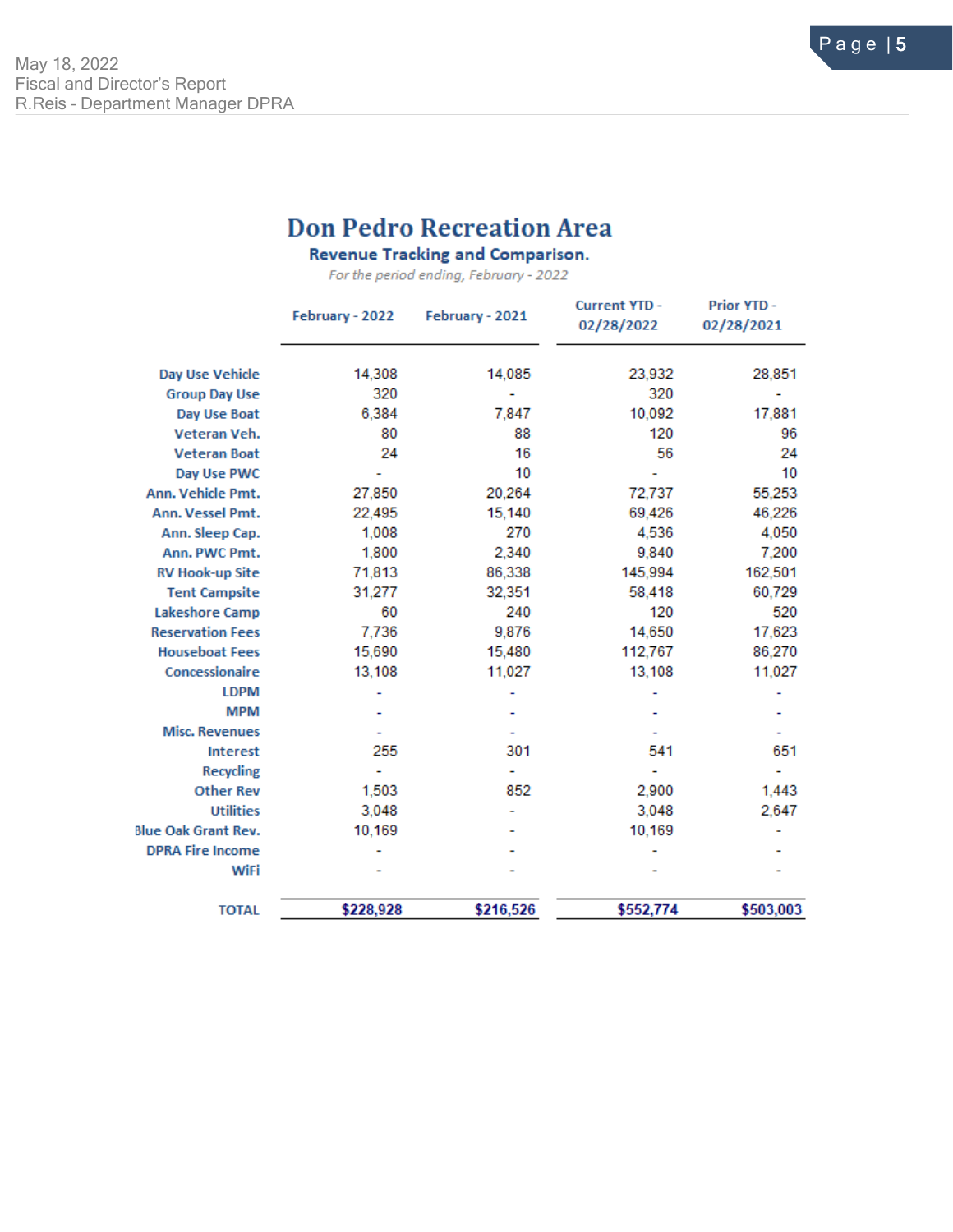

## PROJECTED REVENUE V.ACTUAL REVENUE

| February - 2022                        |         |         |
|----------------------------------------|---------|---------|
|                                        | Period  | YTD     |
| <b>Actual Revenue</b>                  | 228,928 | 552,774 |
| Actual Revenue (with contributions)    | 376,208 | 890,071 |
| Projected Revenue (with contributions) | 364,072 | 833,788 |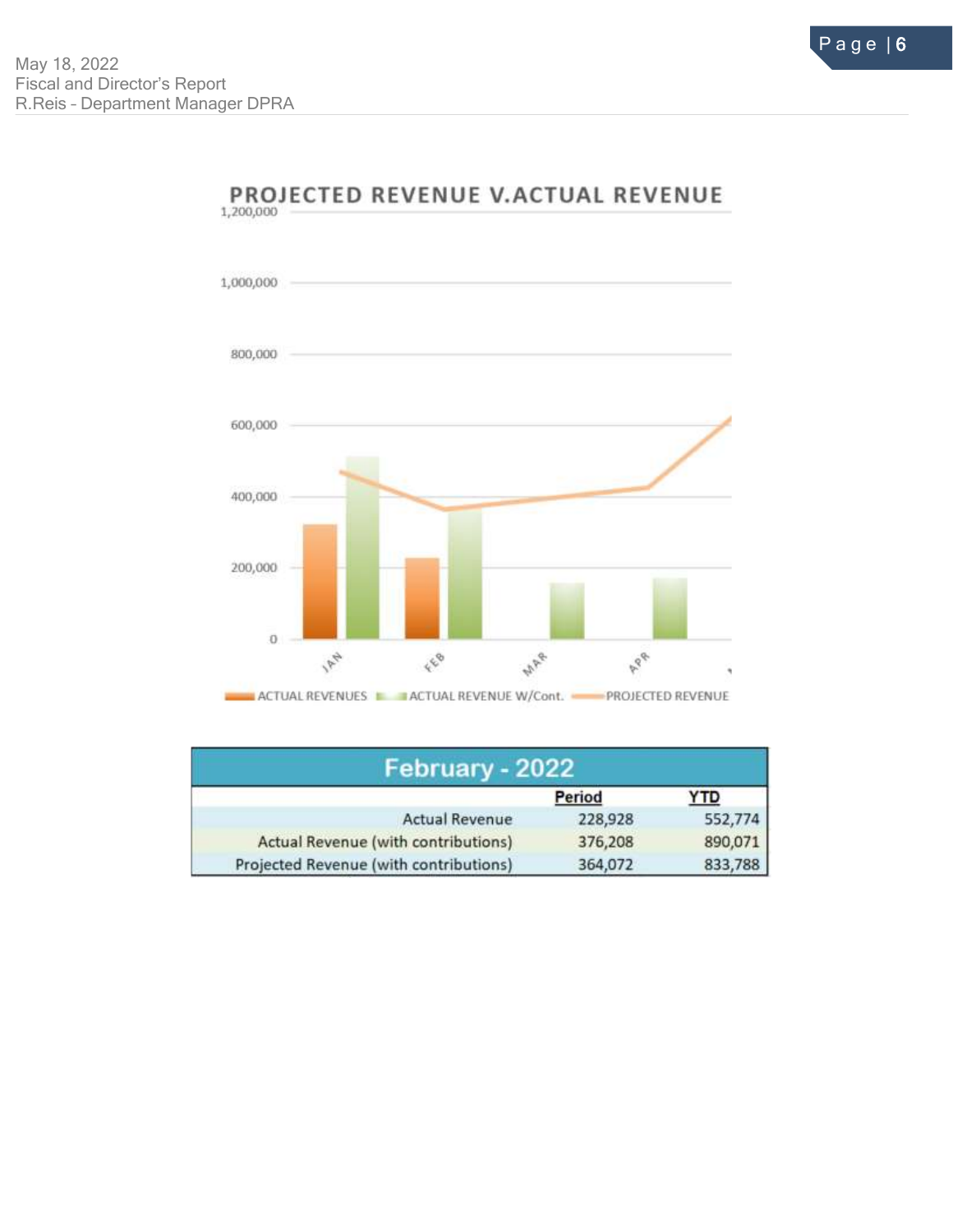

#### PROJECTED OPS EXP. V. ACTUAL OPS EXP. 600,000

| February - 2022           |         |            |  |
|---------------------------|---------|------------|--|
|                           | Period  | <b>YTD</b> |  |
| <b>Actual Expense</b>     | 263,863 | 538,029    |  |
| <b>Projected Expenses</b> | 309,976 | 613,974    |  |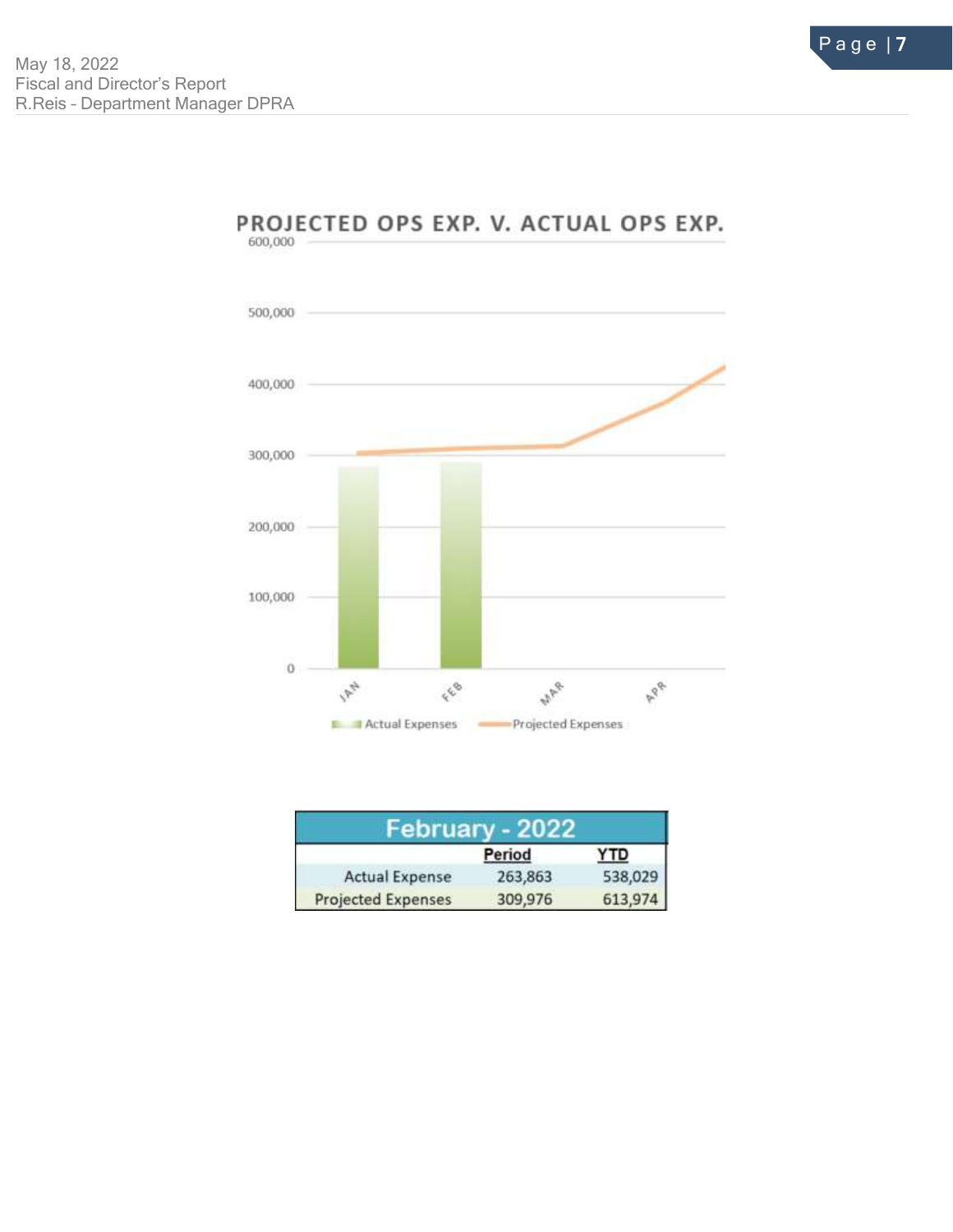

### ACTUAL REVENUE V. ACTUAL OPS EXP.

|                                 | Period  | YTD     |  |
|---------------------------------|---------|---------|--|
| <b>Actual Revenue</b>           | 228,928 | 552,774 |  |
| <b>Operations Expense</b>       | 263,863 | 538,029 |  |
| Actual Revenue (with O&M Cont.) | 376,208 | 890,071 |  |
| Capital                         | 27,112  | 37,569  |  |